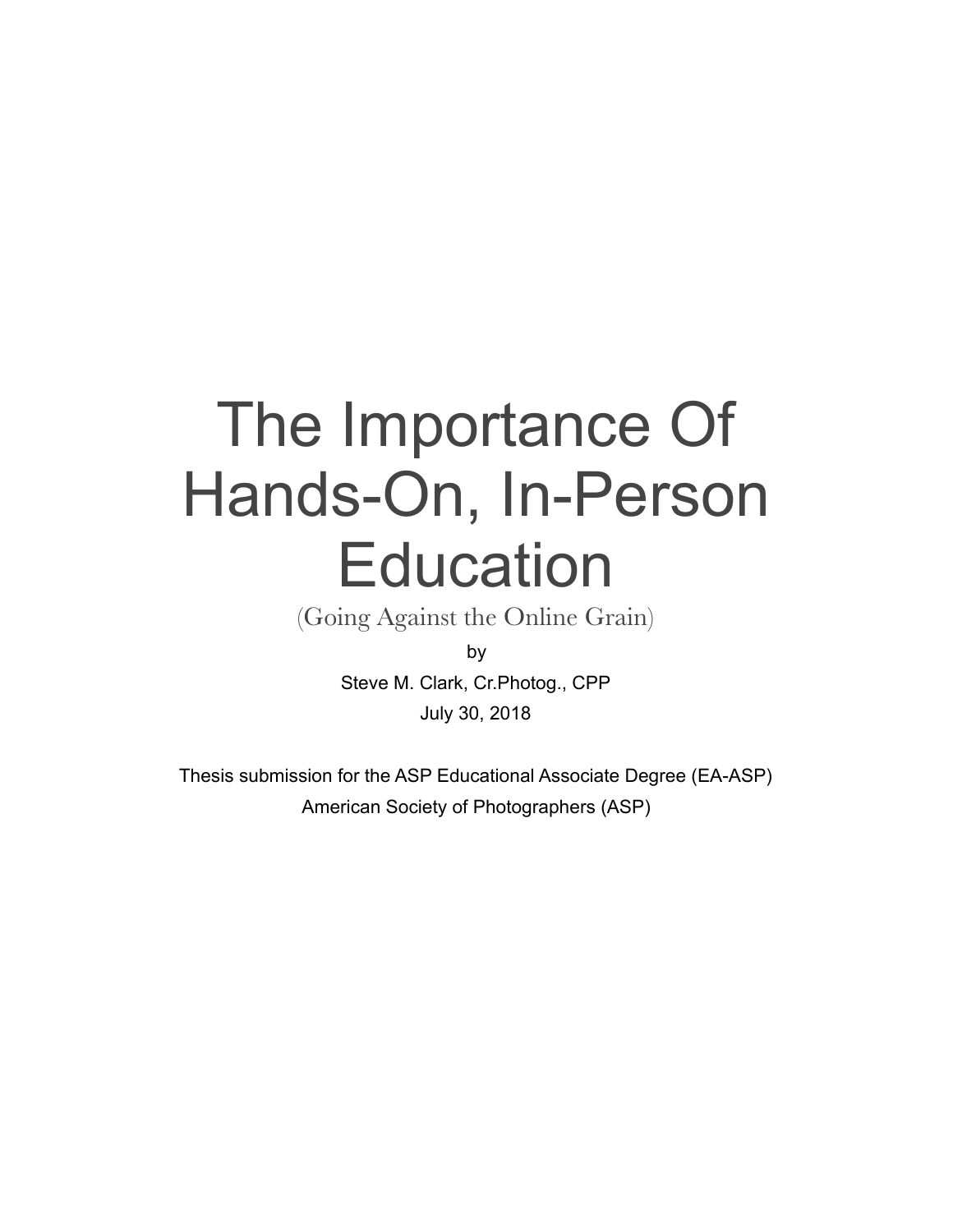clark 1

#### Introduction

To learn anything, before the days of the Internet, one had to go to school, the library, buy books, or buy/rent video tapes. However, in-person training was the only option for learning a trade. This meant attending a class or series of classes where the human senses played a major role in gaining understanding. Chefs learned to use their noses to determine freshness; mechanics learned to use their eyes and sense of touch when making repairs; carpenters and cabinet makers learned to use their eyes, noses, and sense of touch when working with wood. Now that the Internet is so pervasive in our lives, it has become the go-to place for any kind of information, instruction, and entertainment. While it is convenient and is a good place to start, in my opinion, it is causing us to lose the skills and attention to detail that allow you to be called a Master Craftsman or Master Tradesman.

The Internet has indeed had a significant impact on education in general. You can now earn certificates, diplomas, degrees, and certifications via the Internet in just about any field. Having been raised in the era of going to brick-and-mortar institutions this author views the Internet a little differently: as a research tool, not as a learning tool. In college I earned the Bachelor of Science degree in Electrical Engineering. In my early days as an electrical engineer I had a very large collection of printed Data Guides. These guides, books really, contained specifications about the electronic components I used in my circuit designs. Granted, the Internet has made it easier to look up those same specifications. One positive side effect of the Internet has been that of helping the environment by eliminating the need for all of the paper those specifications were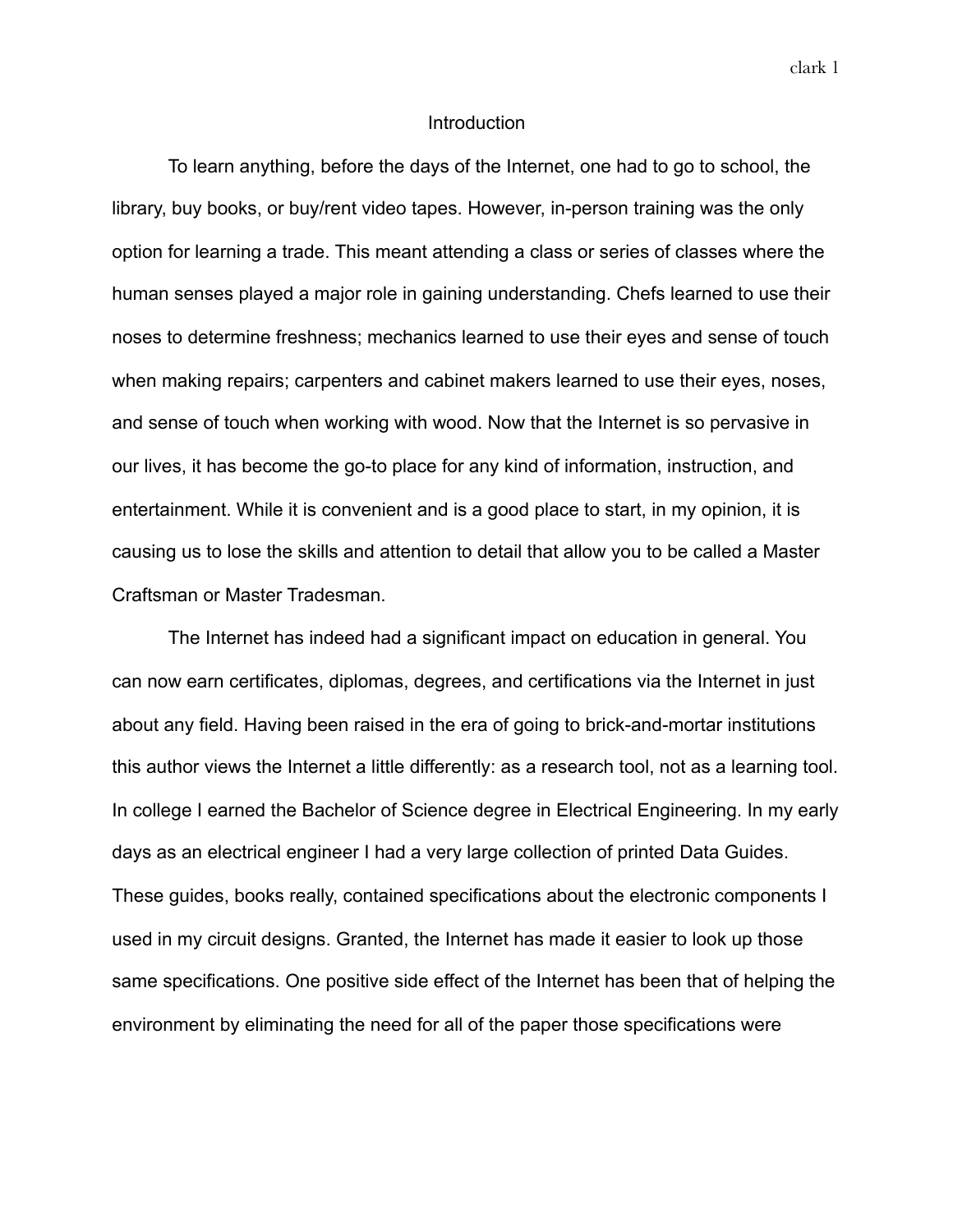printed on. It has also helped save my back from having to lift and carry around multiple boxes full of those Data Guides.

The question in my mind is which form of education is better, hands-on or Internet learning? This thesis will examine this question. The goal is to determine whether there is truly any benefit to one form of learning or the other. To achieve this goal this paper is organized into five sections. In the first section, Mentoring - Passing Skills from Generation to Generation, I will present my thoughts, observations, and personal experience with having a mentor and the importance of hands-on training. In the second section, Hands-On Learning Studies, I will present information from studies conducted on the subject and relate some personal experiences. In the third section, Apprenticeship Programs, I will present examples of modern-day efforts to close the skills gap in the building trades through apprenticeship programs. In the fourth section, Study Results vs. Personal Experience, I will compare my personal experiences with both hands-on and Internet training to the results of several studies and the results of the apprenticeship programs. The last section of this thesis, Conclusion, I will provide some final thoughts.

Mentoring - Passing Skills from Generation to Generation

Before we proceed, let us define three terms: master, apprentice, and mentor. According to *Merriam-Webster* (www.merriamwebster.com):

• **master** - "a worker or artisan qualified to teach apprentices;" or "an artist, performer, or great player of consummate skill."

clark 2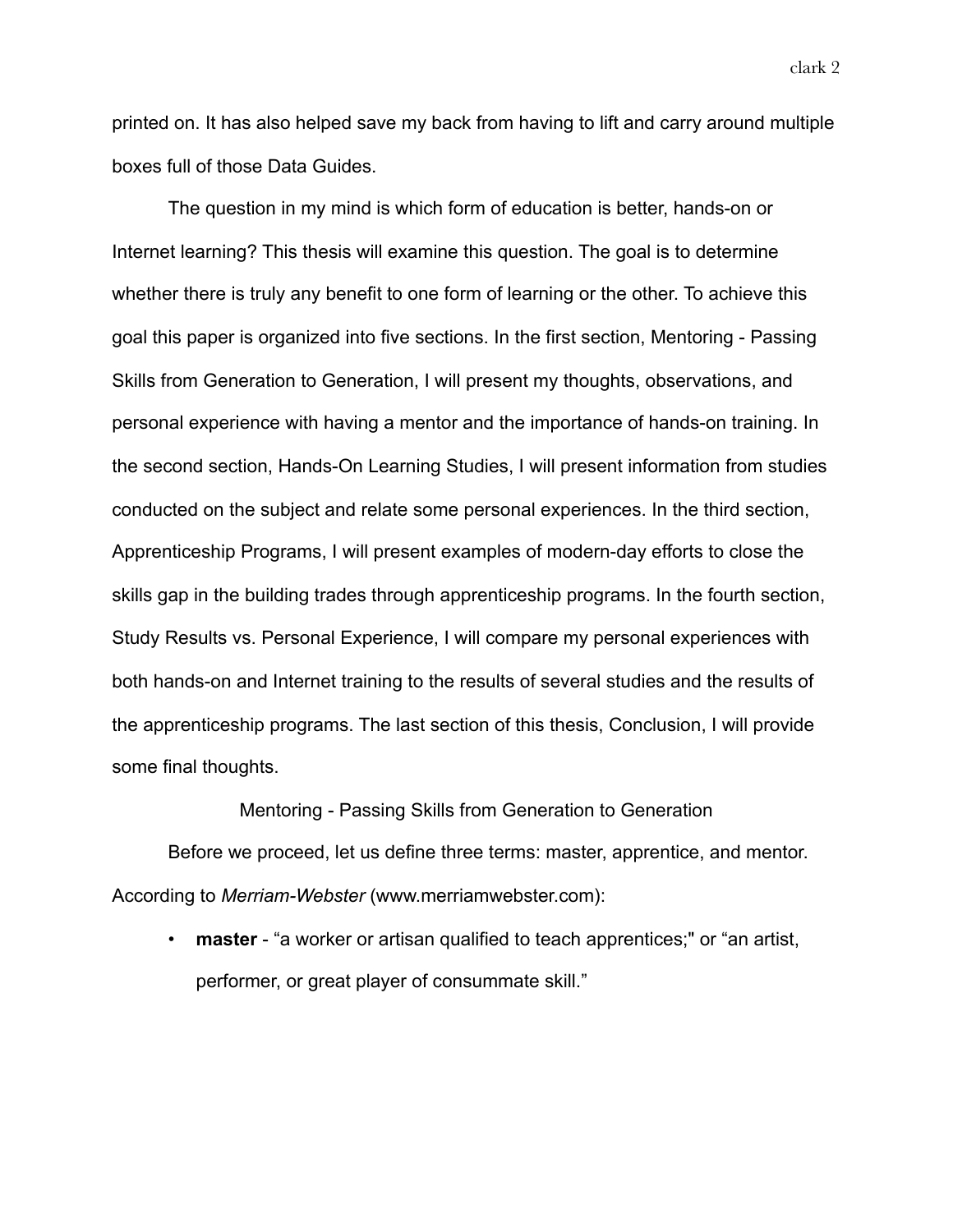- **apprentice** "someone bound by indenture to serve another for a prescribed length of time with a view to learning an art or trade;" or "one who is learning by practical experience under skilled workers a trade, art, or calling."
- "**MENTOR** a friend of Odysseus entrusted with the education of Odysseus' son Telemachus."
- **mentor** "a trusted guide or councilor."

As a way to give back to the photographic industry I teach seminars and day-long hands-on photographic workshops. Some of the excuses I hear often from those opting to learn via the Internet instead of in person are convenience, cheaper cost, self-paced learning. However, the feedback I have received after teaching a seminar or workshop indicates the hands-on aspect of the class was worth the time and money spent. This reaction comes from photographers who would normally seek out the Internet first for such instruction. Personally, I learn best by doing - touching, seeing, and trying something out for myself. You continually make mistakes until you begin to see it - get it - understand it. The best way to learn anything is by doing it under the guidance of a mentor. By practicing, you show your mentor that you can and have improved.

In my observations, the tradition of passing skills from generation to generation, particularly the skills of using our hands to create beautifully crafted items, is disappearing. There was a time when someone called a Master Craftsman, e.g. Master Electrician, Master Carpenter, Master Cabinet Maker, etc., would take an apprentice under their wing and teach them the skills of a craft or trade. Over time, under the guidance and oversight of their mentor, and through frequent practice, the skills of the apprentice improves significantly. During this time they also learn the "secrets" that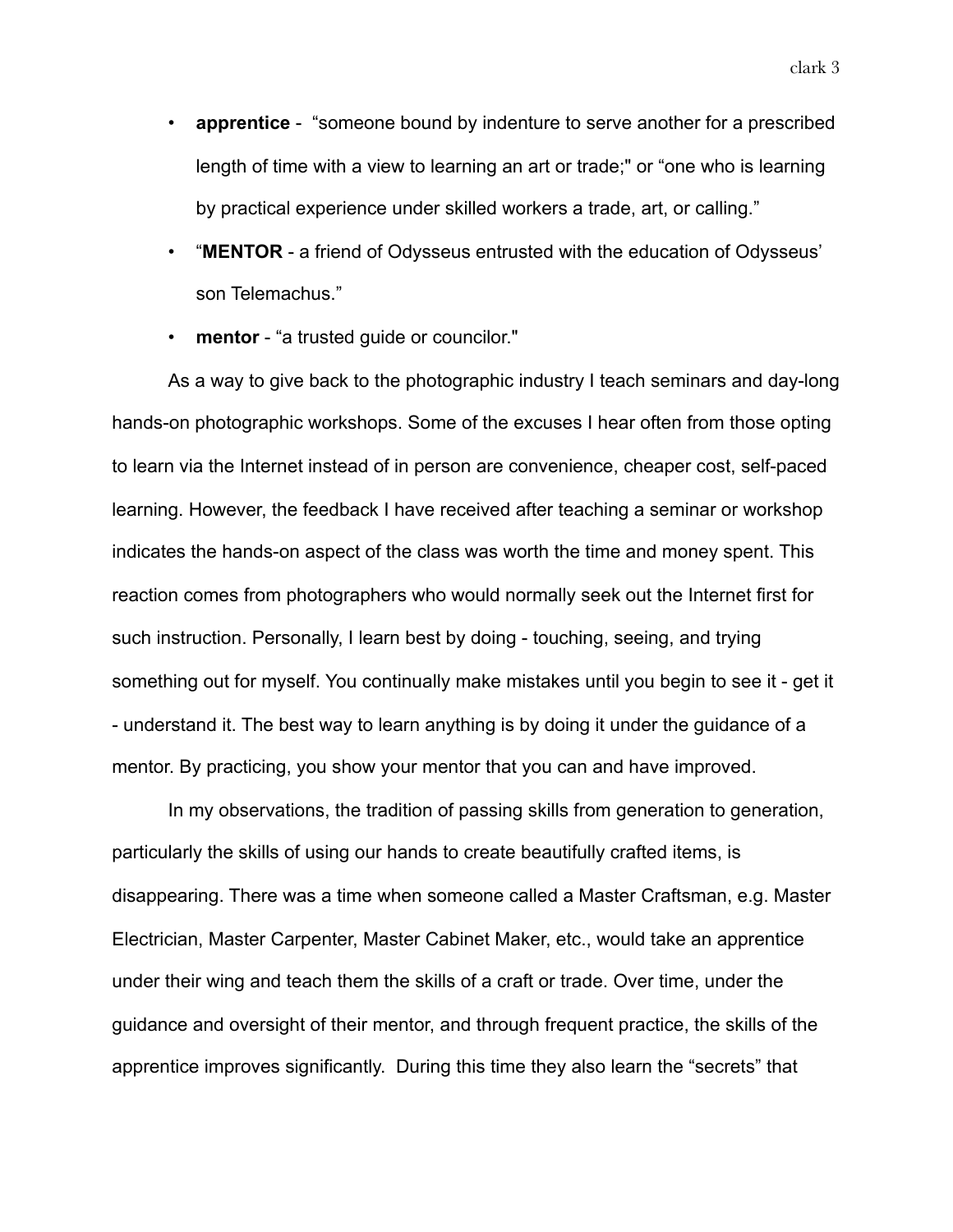would slowly turn them into a higher skilled, detail-oriented novice. They would acquire the ability to create a vision of the final product in their minds which would cause their hands to sculpt the medium until their vision becomes reality - a work of art for the particular trade. Once the apprentice's skills were honed to the point where their skills become innate, advanced enough to handle challenging and complex creations with ease and finesse, they too would be finally called a "Master Craftsman."

In my early days as a professional photographer I was fortunate to have such a photographic mentor. His name was Bart Straub (*aka* Bart Stevens), M.Photog., MEI., Cr., CPP. Bart was a Monte Zucker, M.Photog.,Cr.,F-ASP disciple. Monte was a master at romantic portraiture and one of the reasons I became a professional photographer. While under Bart's tutelage, I learned how to be a good wedding photographer. Bart taught me how to relate to people in general and my clients specifically. I also tried to learn how to be a better business owner.

Unfortunately I lost my photographic mentor to cancer back in 2005, the same year I lost my father to dementia. My father was a different type of mentor. He was a master handyman, from whom I learned carpentry, electrical, plumbing, roofing, painting, and auto mechanics. He did not guide me closely; he showed me what to do and it was up to me to get better on my own. For many years my brothers and I were his helpers - loading and unloading the station wagon, cleaning up the job site, and getting him coffee and cigarettes. As we got older, we would help him with the demolition process, followed by the cleanup process before the rebuilding began. The demolition work was fun but we had to take things apart in a certain way. When we were older still, we would help him with the building part of the job. First he would do something, then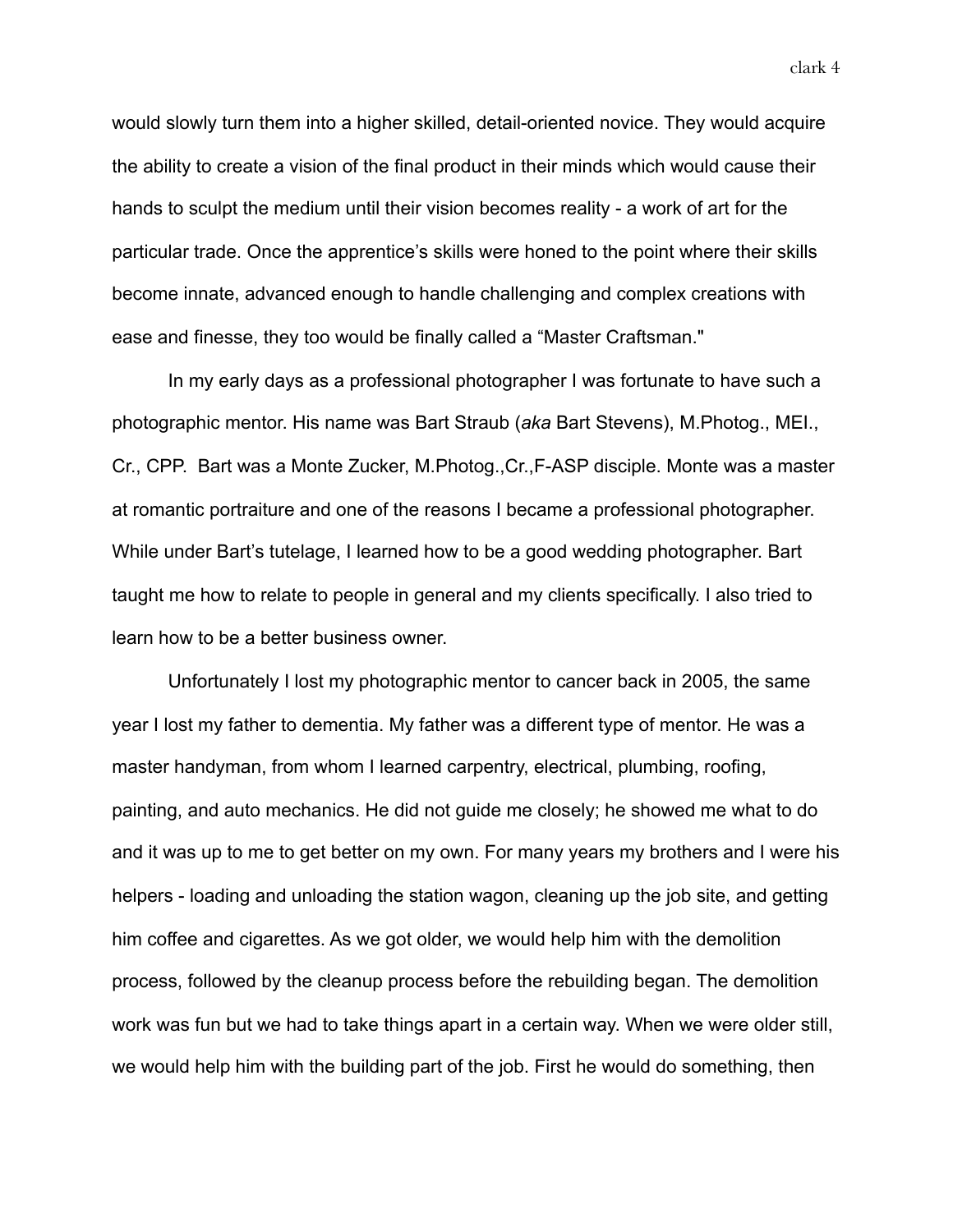we did it. I can still hear him yelling at us when we did not do it "the right way." We did not realize it at the time but that was his way of teaching us - we just saw it as being yelled at. However, we did learn some great skills, not from a book, but by in-person learning via hands-on!

Teaching can also be a two-way street. First you show the students your way or, as some would say, "the right way." Then, if you are lucky, you have a student that shows you the same thing but from a different perspective. If you have listened and are truly on top of your game, you can point out the disadvantages of the alternate methodology that are or may be obvious. However, the fact that you were truly listening may cause you to reexamine your methodology, dig deep into your way, comparing it to this new way. After a period of time you may find that (1) your way is truly the best way, (2) the other way is the best way, (3) either way yields the same or similar results, or (4) a combination of the two methodologies yields superior results.

Currently, my teaching partner, Anne Kelley Looney, Cr.Photog., CPP, and I teach an interactive lighting class called "Emulating the Masters." In this class we show how the Master Painters from the 1400's through the 1600's "paint" the natural light or candlelight in their portraits: painters such as Rogier van der Weyden (1400-1464), Titian (1400-1464), Leonardo da Vinci (1452-1519), Michelangelo (1475-1564), Raphael (1483-1520), El Greco (1541-1614), George de La Tour (1593-1652), Rembrandt (1606-1669), and Johannes Vermeer (1632-1675) to name a few. We discuss who may have inspired or influenced them, their use of light quantity, quality, and direction. We use photographs we took at the National Gallery of Art (www.nga.gov) in addition to photographs in the numerous books available of the Masters' works. Our photographs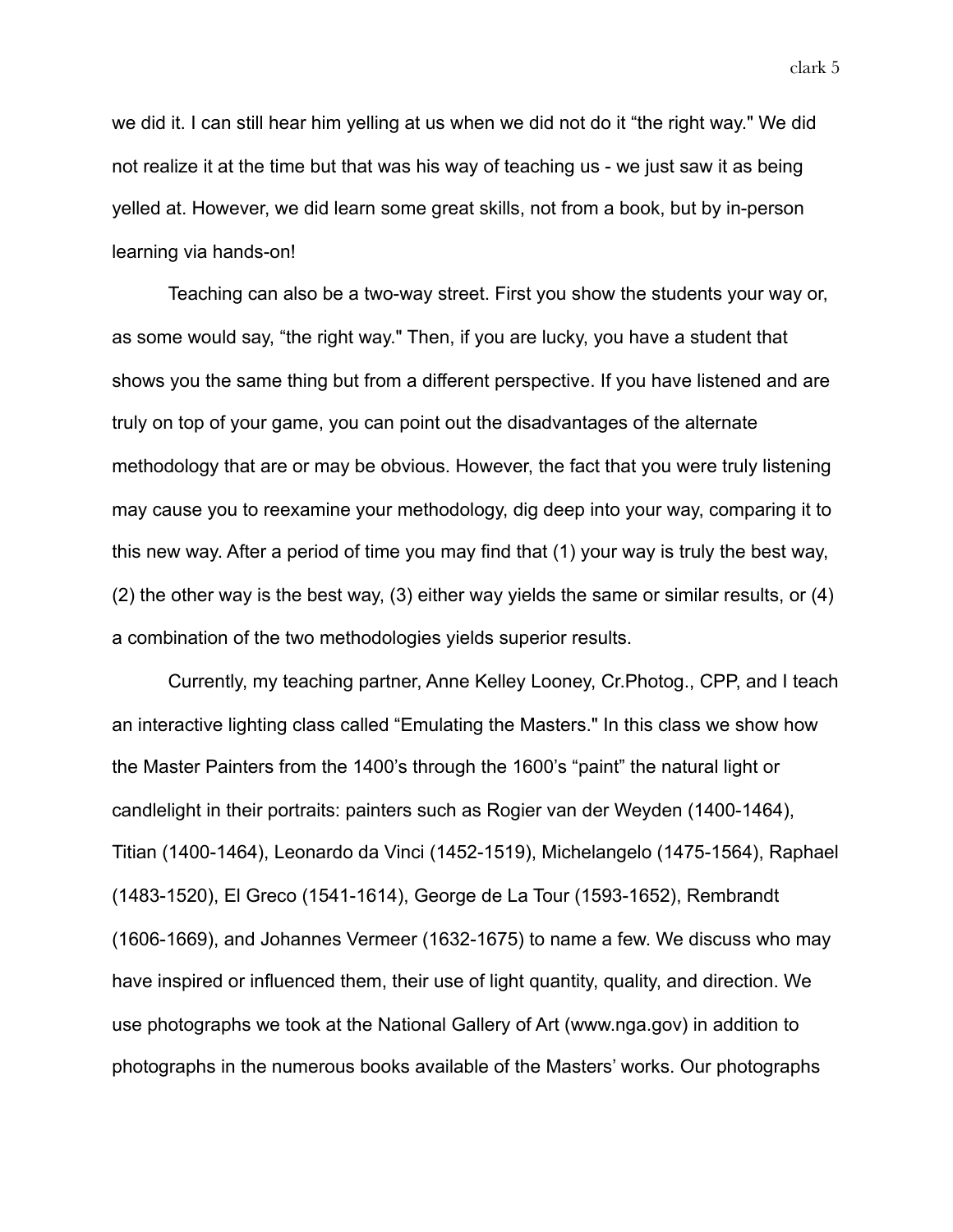show how the works are framed and lit in the museum setting while the photographs in the books focus on the works themselves and add commentary. Composition is discussed, as well as each student's feelings as they examine the photographs. Anne worked at the National Gallery of Art for many years and has traveled around the world on their behalf. My education is in electrical engineering - not art. So Anne and I spent a lot of time at the National Gallery of Art and the National Portrait Gallery (npg.si.edu), sometimes as visitors, and occasionally with museum curators. These sessions helped to educate me about the art world in general and also about different painting styles and techniques. The Internet may have provided me with history about each painter. However, the Internet would not allow me to see the art pieces in person, up close, properly displayed with the proper lighting. Further, the Internet would not allow me to ask the experts questions about the pieces and engage in discussions to clarify my understanding the development of the art pieces as well as that of their creators.

From the "Emulating the Masters" class, a second class was developed called "Hollywood Studio Lighting." It is also a hands-on class using the same concept as "Emulating the Masters", but focusing on the photographic works by Hollywood Glamour photographers George Hurrell, Clarence Sinclair Bull, Ernest Bachrach, Frank Powolny, Scotty Melbourne, Paul Hesse, and Whitey Schafer to name a few.

As previously mentioned, in our classes we discuss the art pieces, then have each student go through a series of art exercises to help open their minds and let their creativity out. Towards the end of the discussion period we introduce photographs of prominent photographers. As we did with the paintings, we discuss the photograph's composition, lighting, and feeling. Finally, we have each student select a painting or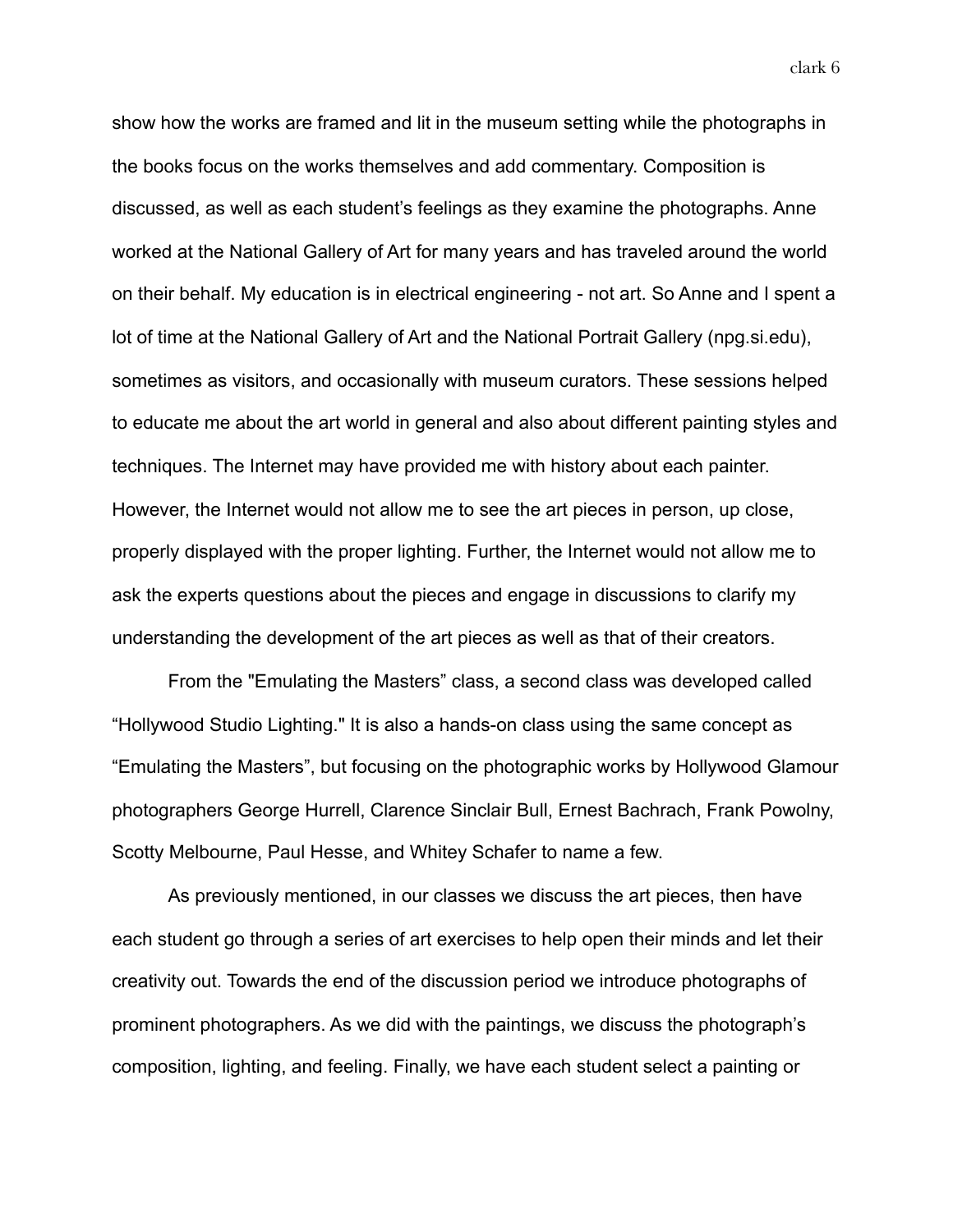photograph to emulate. They try to recreate the pose but, more importantly, the lighting using either artificial light (continuous and/or strobes) or natural light. By trial and error some succeed while others don't, yet everyone gains a greater respect of what the original maker may have gone through to create their piece. Those students who do not succeed are encouraged to practice on their own. We call it a homework assignment because we ask them to send us examples of the results and offer to discuss it with them later.

#### Hands-On Learning Studies

In 2012, Elizabeth Marincola, then President of the Society for Science & the Public and also publisher of *Science News*, wrote a blog for the *Huffingtonpost* (huffingtonpost.com) entitled "Hands-on Learning Boosts Success in the Classroom and Beyond." Her blog states,

*In order for our children to succeed in these challenging times — and for society to benefit from their potential — it is vital that students learn how to connect what occurs in the classroom with their lives and the world outside of the classroom.* 

*One way to do this is by encouraging independent hands-on research. Creating and conducting their own experiments allows students to explore topics that interest them. Interested students are, in turn, more motivated and successful. A 2009 study (*news.uns.purdue.edu/x/2009a/ 090128DarkStudy.html*) conducted by researchers at Purdue University found that 8th graders who were taught about human impacts on water quality through a hands-on learning method, as opposed to only the*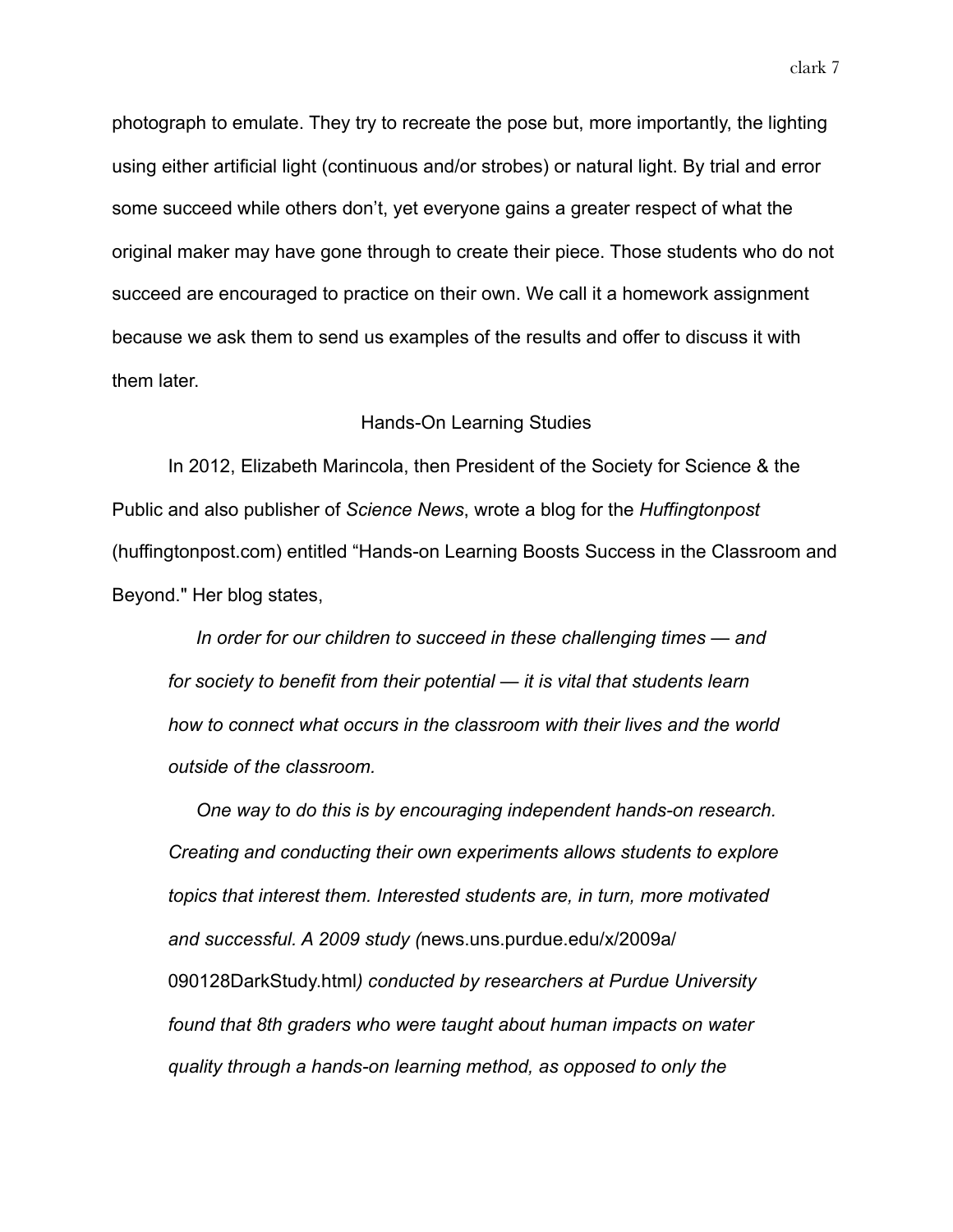*textbook and lecture method, showed higher comprehension of the concepts, particularly among those students where English was not their first language.*

The first paragraph of the Jan. 2009 Purdue study referenced above (K. Medaris, et al.) is entitled "Hands-on Projects May be Best Way to Teach Engineering and Technology Concepts." In part, it states, "the study has found that the best way to get students interested in engineering and technology at an early age may be to focus less on textbooks and more on interactive, problem-solving design projects." The study concluded with the following: "Further study is needed, but this is an exciting first step in proving the value of engineering/technology design modules in the classroom," Dark said. "As a nation, we want to increase engineering and technology education in K-12 and also improve students' critical thinking skills, which we showed can be done though creative, hands-on design projects."

As an electrical engineering graduate myself, I can testify that the engineering lab work that was part of my curriculum was invaluable. In fact, because I was working in the industry while going to night school, I was glad I already had some practical experience because it made the lab work easier for me and afforded me the opportunity to help my fellow classmates, some of whom had no hands-on experience prior to the lab class. Photography is an art and science which utilizes a lot more technology today than it did ten years ago, which makes hands-on training more important.

In the film days of photography, technology was confined to lens speed, remote flash triggers, and flash output power. Today, the cameras are computers, on-camera flash systems are computers, light meters are computers, remote flash triggers and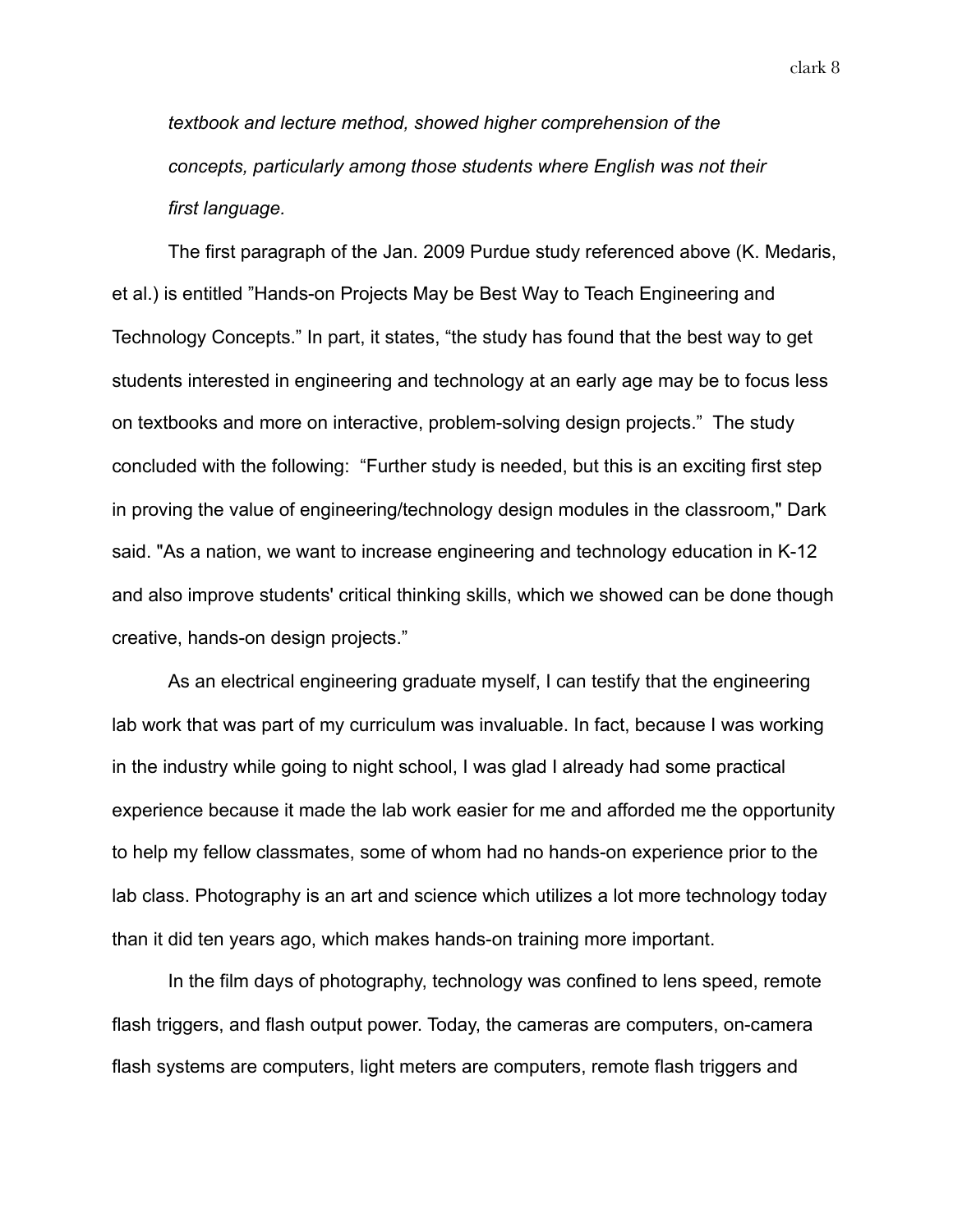receivers are computers. Then we have the actual computers - laptops, desktops, tablets, and phones. Let's not forget the computer operating systems and software tools - Adobe Photoshop, Adobe Lightroom, Adobe Camera Raw, etc. All need periodic software or firmware upgrades. Even though the update/upgrade instructions have improved and are automated, for the most part, those less technically savvy still need some personal guidance. Photographers are willing to help fellow photographers understand their equipment and/or software applications.

Another example from my personal story: I attended Aviation High School (www.aviationhs.net) in New York. Each day was divided into two parts - academics and shop. The academic part was four hours of college prep classes (high level math and science with history and English thrown in for good measure). The shop part was four hours of common avionic classes. We spent eight hours plus a lunch hour in school everyday. Towards the latter half of the junior year and all of the senior year, shop class was geared towards either the power plant license or airframe license. The federal license exams were taken at the end of the senior year. A select few could also return for a 13th year and go for the other license.

There were other vocational high schools for different trades that balanced college level academics with hands-on training. In today's world, course work could be taught online, but the trade skills must be taught in person. You do not learn how to repair a jet engine, piston engine, electrical system, hydraulic system, or build the different air frame components without physically touching them. With online training you would also miss the excitement of having hot motor oil or hydraulic fluid running

clark 9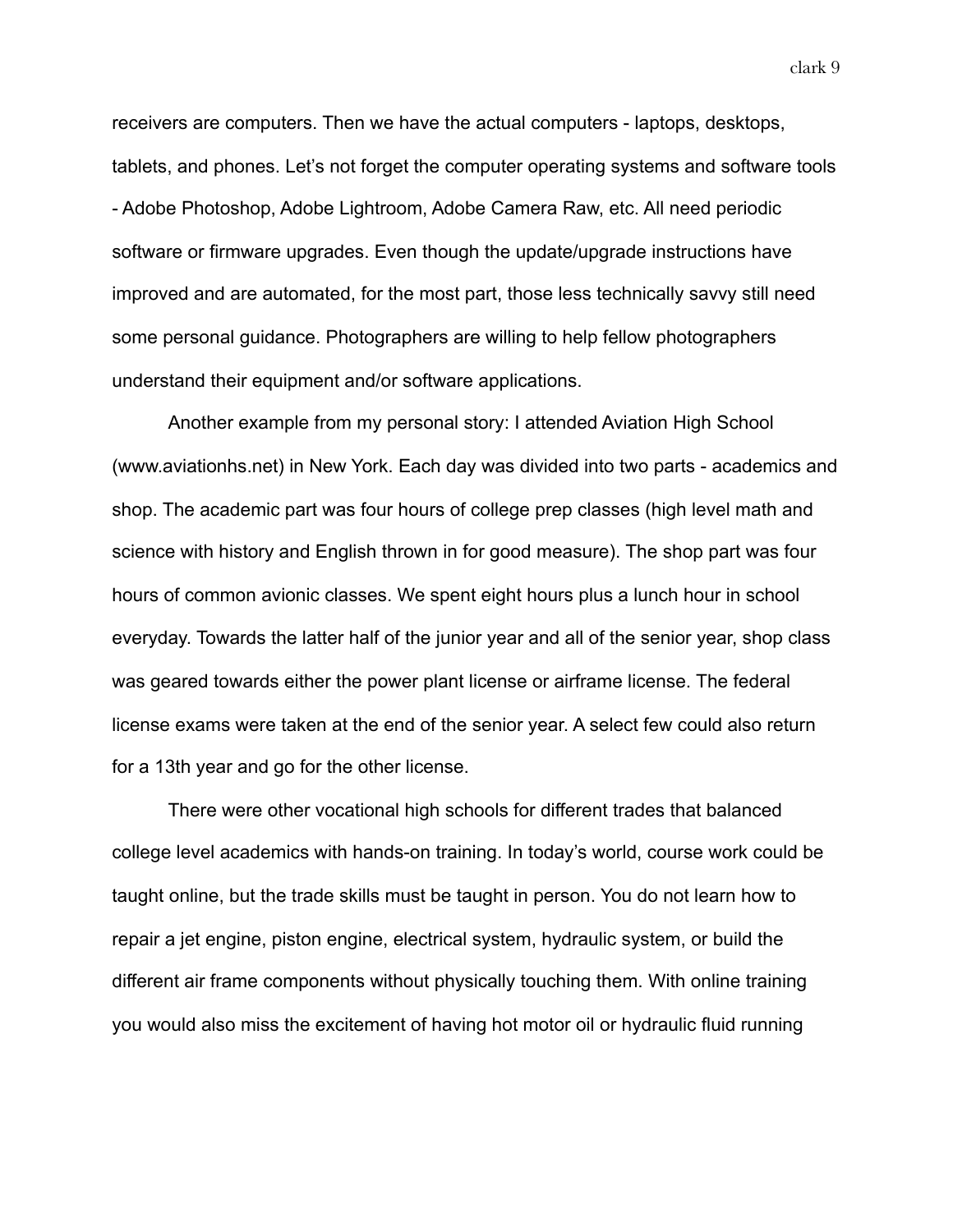down your arm, not to mention being graded on how well you kept your white coveralls clean!

The Brookings Institution (www.brookings.edu) is a nonprofit public policy organization based in Washington, DC. Its mission is to conduct in-depth research that leads to new ideas for solving problems facing society at the local, national, and global levels. It has an article entitled "Accelerating progress in education with hands-on, minds-on learning" written by Rebecca Winthrop, et al. This article is part of its *Skills for a Changing World* project which explores opportunities for innovation in education to develop a breadth of skills. The article says, "Providing children with the breadth of skills they need to become healthy and active members of society requires the kind of learning that cultivates empathy, fosters resilience, encourages creativity, and promotes cognitive processing. Research shows that learning happens best when it is done in a way that is practical, relevant, and engaging—rather than theoretical and decontextualized—and that learning happens everywhere, anytime." You can say PPA's Certified Professional Photographer credential does the same thing for professional photographers, especially if the candidates take classes that include applying the concepts learned with hands-on experience.

An article by Julia Anderson appearing in the April 2015 *Omaha World-Herald* (www.omaha.com) encapsulates some of the important questions of theoretical vs. hands-on education. The article is entitled "Flipping learning around: Students watch lectures at home, do hands-on work in class." The article highlights David Contreras, an Anatomy & Physiology teacher at Ralston High School (www.ralstonschools.org) in Ralston, NE. He teaches a "flipped class." Anderson explains it this way:

clark 10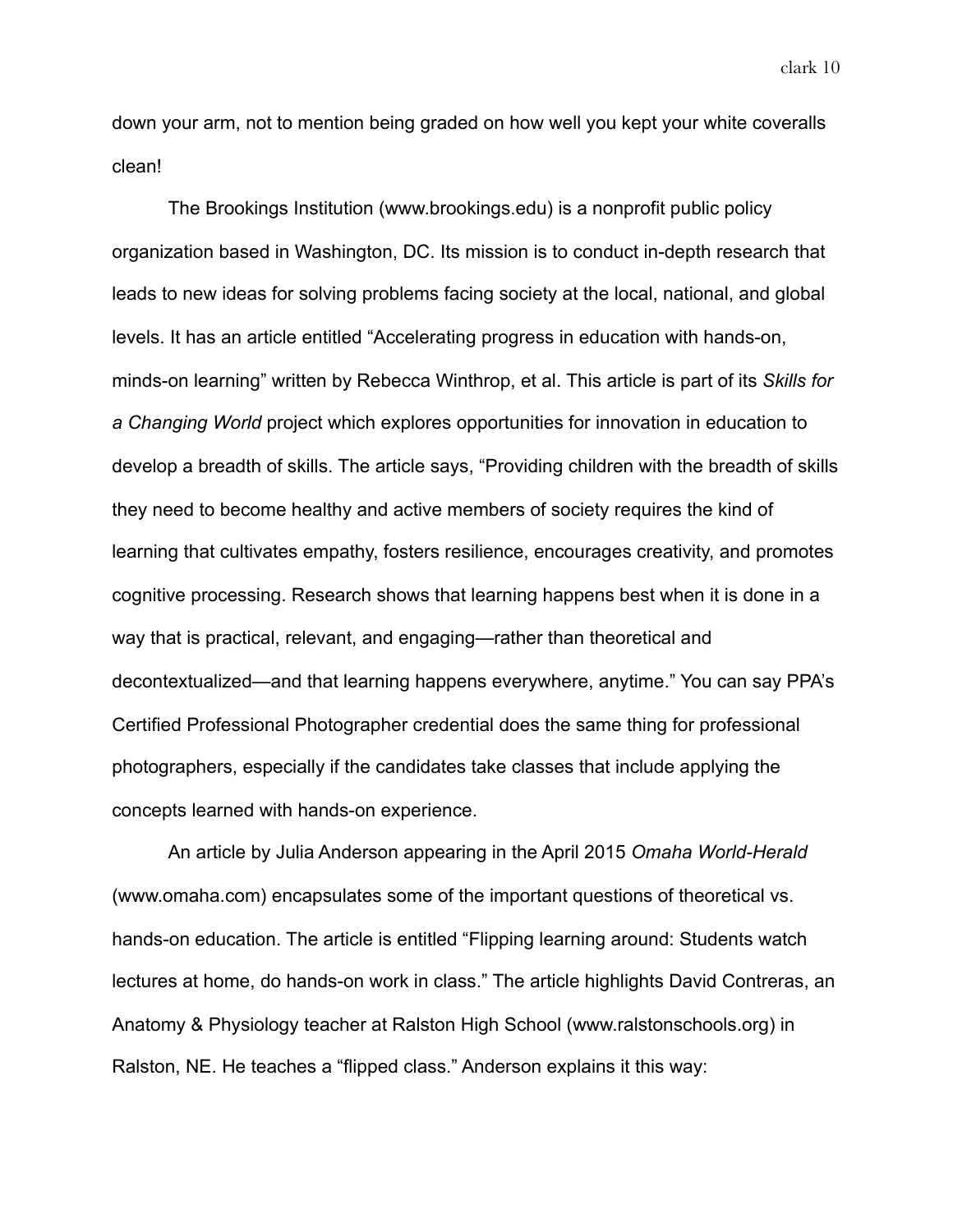*Although it can take different forms, flipping generally involves switching when and how teachers deliver lessons and when students complete hands-on assignments. The basic format involves assigning students to watch a short video recording of a lecture — outside of school time, in lieu of traditional homework — and then doing an assignment the next day in class.* 

Later, Anderson continues: *The idea behind flipping is that students get their first taste of new material outside of the classroom, and then they do the harder work of applying, analyzing and synthesizing that information in class, where the teacher and peers can help, instead of struggling alone at home. It's essentially what literature teachers have done for decades.* 

David Contreras says *"… the biggest advantage of the practice is that it buys him time in the classroom — time for more of the hands-on activities that drive science classes, and time to work with students, particularly those who are struggling."* 

Anderson continues: *Cynthia Brame, assistant director of the Center for Teaching at Vanderbilt University (vanderbilt.edu), said the instruction method connects with much of what researchers know about how we learn.* 

*Used thoughtfully, she said, the flipping model prompts teachers to think first about their goals when designing lessons — what they want students to know and how they know when students get it.*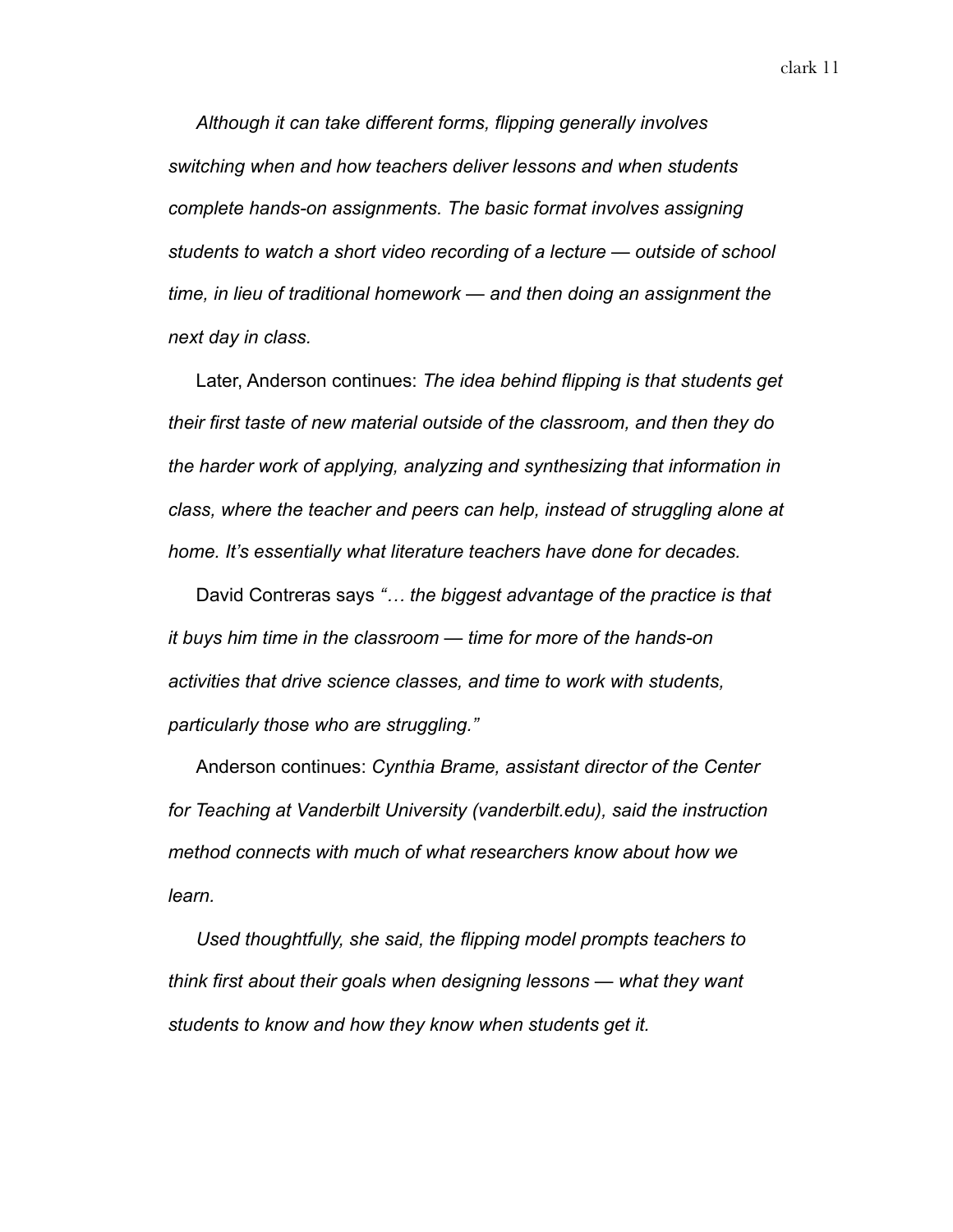*It also emphasizes cooperative learning, in which students are truly working together, she said. A wealth of literature indicates that cooperation can help kids learn better, particularly higher- and lower-performing students.* 

*"It's got sort of a cute name," said Brame, who has written a review of flipping at the college level. "But the principles that underlie it are really sound and fit with decades of research. That's not to say it's the only way, or that there's never any space for lectures. But there's a lot of evidence that this is a sound model for many types of lessons.* 

*Studies of flipping so far are limited, although some teachers say they see increased engagement.* 

*Brame's review cited several studies based on large college classes that found significant learning gains, including one at Harvard University (harvard.edu) that compared students' performance in introductory physics taught with a flipped model to that of students in traditional classes.* 

*However, researchers at Brigham Young University (byu.edu) and a Brazilian university compared flipped and unflipped classrooms. Both kinds of classrooms used a more active style of instruction rather than the standard front-of-the-room lecture, and no difference in gains was found.* 

*The researchers concluded that the active instruction style, not the flip itself, may be what mattered when it came to learning.* 

Although the above article does not directly fit into the theme of this thesis, it is important. It is interesting that teachers across the country are finding ways to blend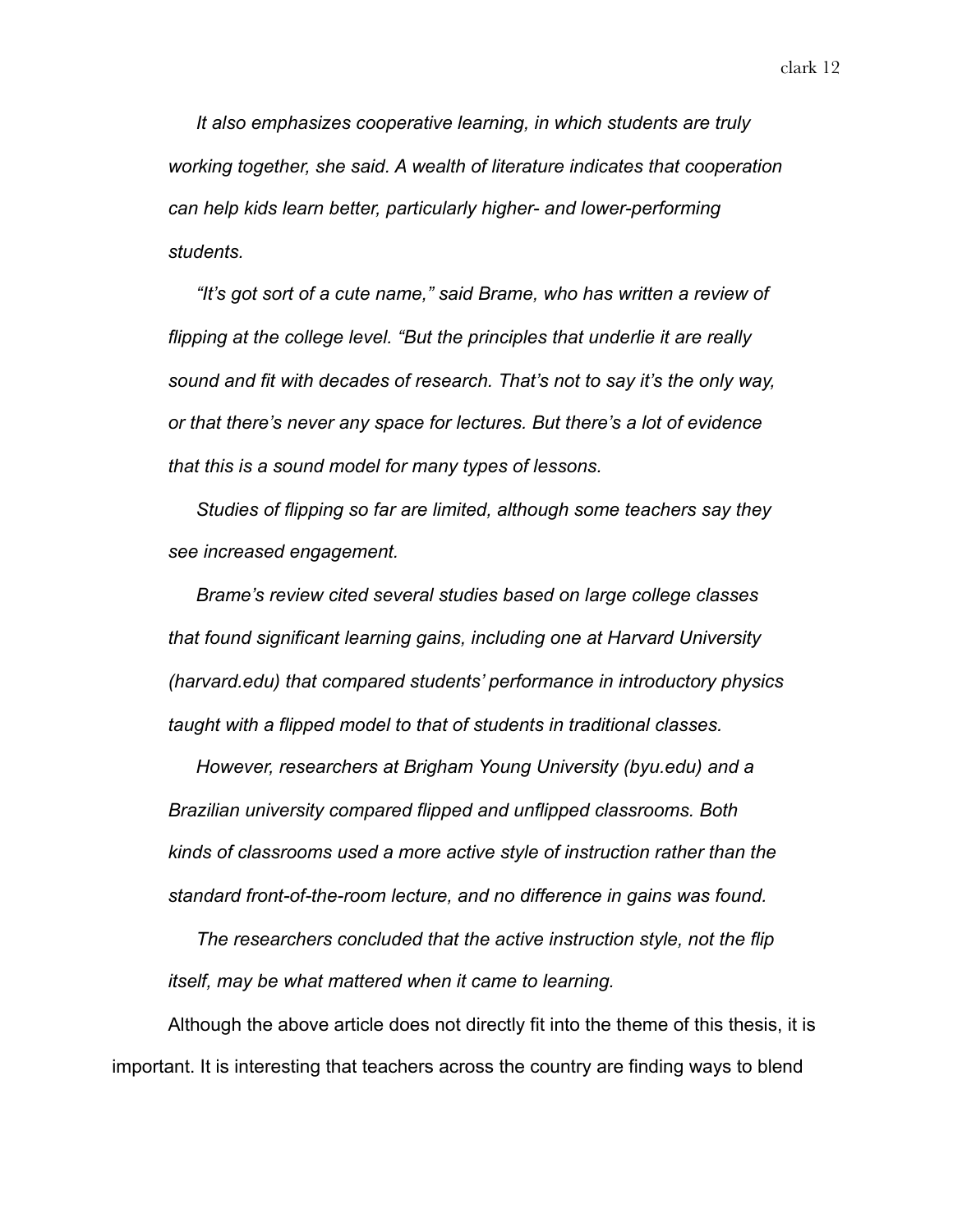Internet learning with hands-on learning. While the article indicates the jury is still out in terms of effectiveness, the concept is spreading across the country. As more teachers

adopt the concept and adopt it well, there are signs indicating there are mutual benefits.

## Apprenticeship Programs

Working with my hands is natural for me. Having learned carpentry, plumbing, electrical, and mechanics (auto and aircraft), I enjoy doing the work myself but also enjoy learning new techniques. I have been an avid watcher of "This Old House" (www.thisoldhouse.com) since it began back in 1979 and its spin-off shows "The New Yankee Workshop" (www.thisoldhouse.com/new-yankee-workshop) when it began in 1989 and "Ask This Old House" (www.thisoldhouse.com/watch/ask-old-house-tv) when it began in 2002. Over the years I have learned by watching the shows but also by using the techniques they demonstrated - some successfully, others not. Periodically "This Old House" would use interns as helpers on their show. In recent years they began using and showcasing apprentices as well as highlighting schools and other programs that train people to work in the building trades. In 2017 they partnered with Mike Rowe (mikerowe.com/about-mike/bio/) of Dirty Jobs fame and his mikeroweWORKS Foundation. From the mikeroweWORKS Foundation "About Us" web page (profoundlydisconnected.com/foundation/),

*The mikeroweWORKS Foundation is a 501(c)(3) public charity that rewards people with a passion to get trained for skilled jobs that actually exist. As CEO of the foundation, Mike Rowe spends a significant amount of time speaking about the country's dysfunctional relationship with work,*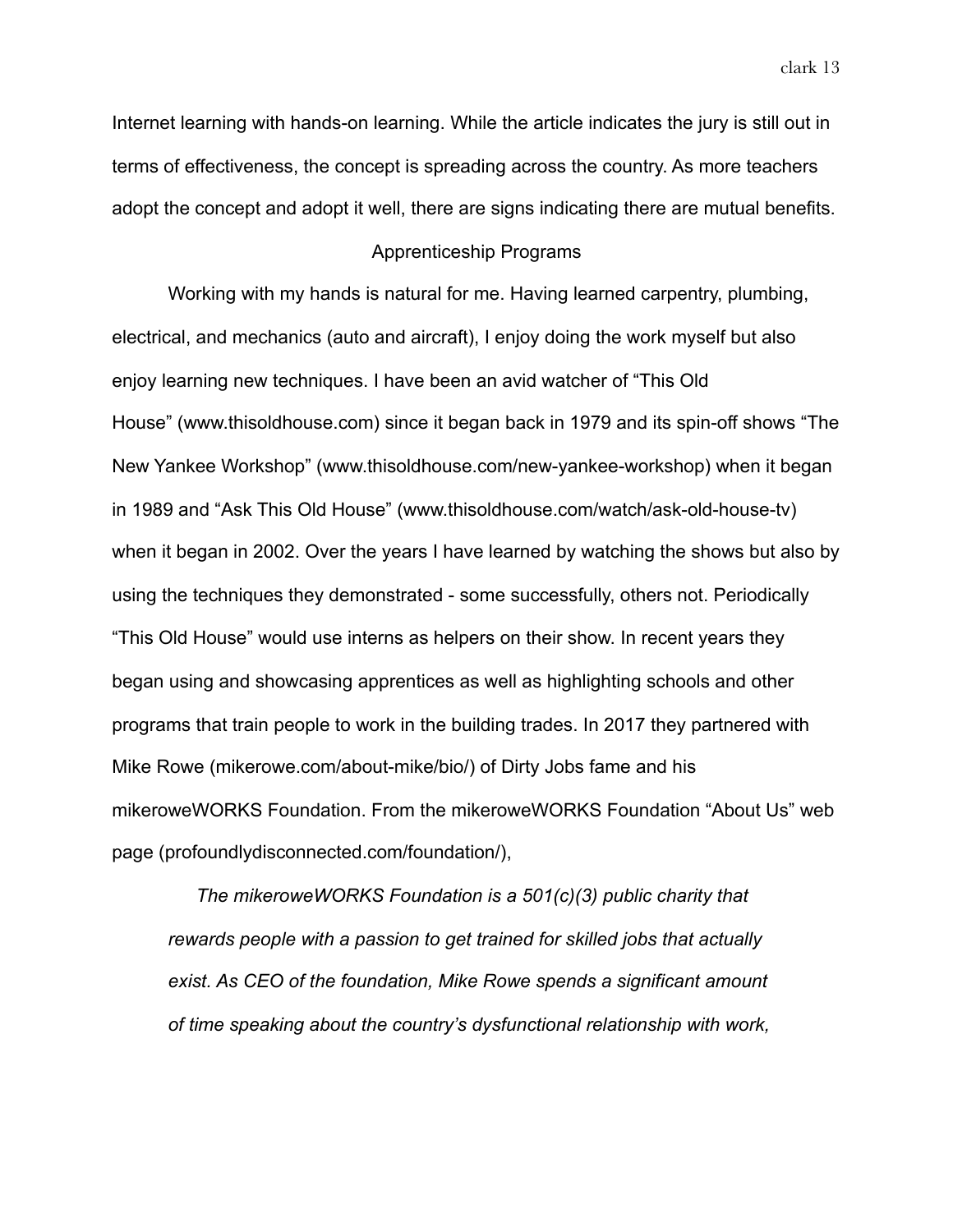clark 14

*highlighting the widening skills gap, and challenging the persistent belief that a four-year degree is automatically the best path for the most people.* 

*Through its scholarship programs, including the Work Ethic Scholarship Program, the foundation provides financial assistance to qualified individuals with a desire to learn a skill that is in demand. The foundation has been instrumental in granting more than \$3 million in education for trade schools across the country.* 

The main reason "This Old House" and the mikeroweWORKS Foundation have teamed up is to bring awareness and support for closing the building trades skills gap. They are shining a spotlight on the fact that the building trades are suffering from a shortage of skilled workers. "This Old House" brings some of these students on its show to apply what they have learned on an actual building/renovation/restoration project hands-on education. These students get to work side by side - in-person - with and get hands-on training from very skilled craftsmen; carpenters, electricians, plumbers, masons, and landscapers. They see first hand the issues that arise and learn how to solve them on the spot. Can you learn carpentry from the Internet? The concepts perhaps. But you cannot feel or smell the wood. You cannot see whether the board is straight, twisted, bowed, or cupped.

The "The This Old House" 2018 project house was actually 2 historic homes in Charleston, South Carolina; the 1840's Single House and the Elliotborough project, a 2,000 sq. ft. 1890's Victorian-era home. Students from the American College of the Building Arts (americancollegeofthebuildingarts.com ) designed, fabricated, and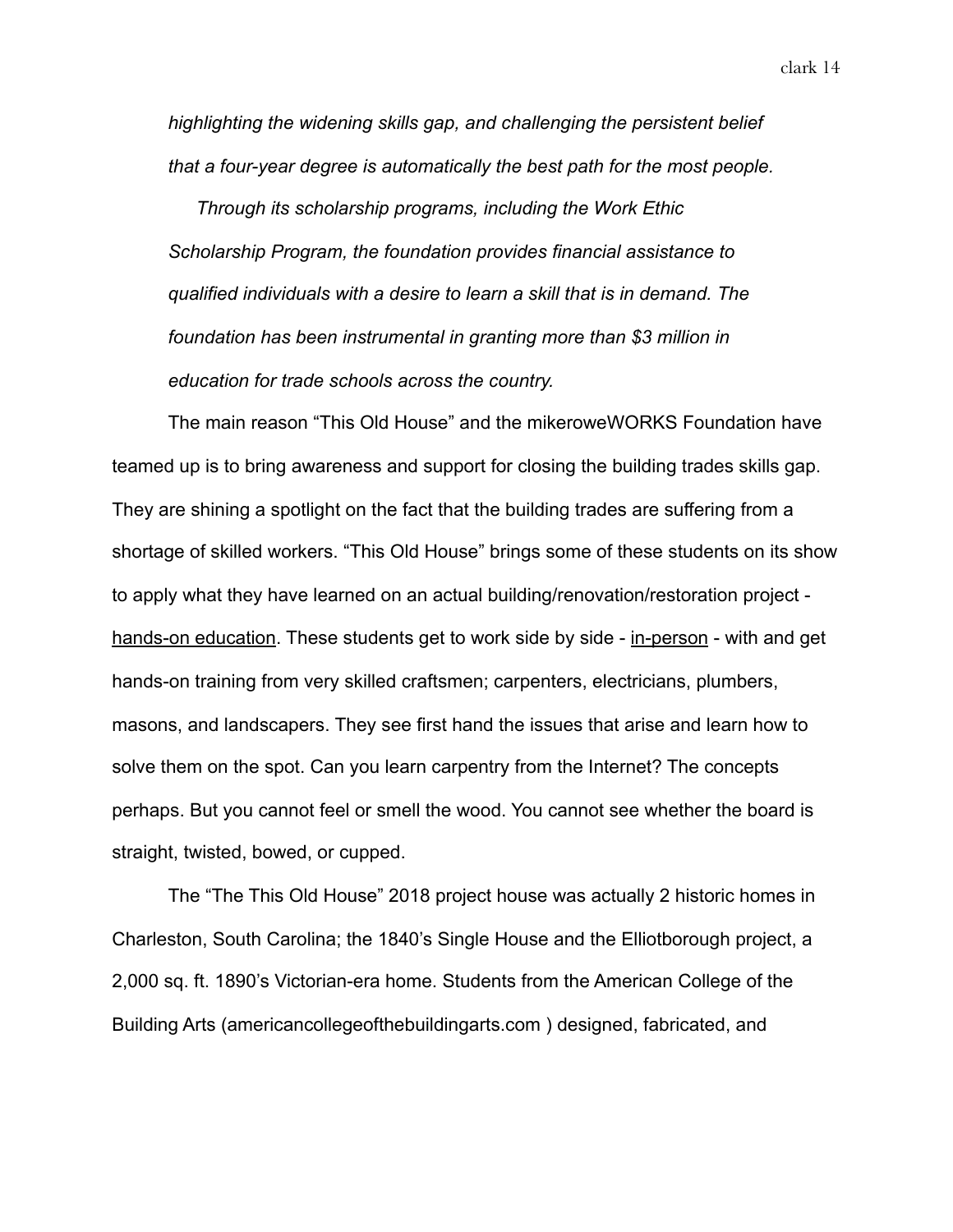installed a custom iron gate. Their Blacksmithing skills were showcased as they taught Tom Silva, the show's general contracting expert what it takes to build the iron gate.

## Study Results vs. Personal Experience

As mentioned, the Jan. 2009 Purdue study states, in part, "the study has found that the best way to get students interested in engineering and technology at an early age may be to focus less on textbooks and more on interactive, problem-solving design projects."

From my personal experience, the teacher in one of my high school piston aircraft engine shop classes would first review the concept, using a text book, of how a magneto works to produce an electrical charge that ultimately generates a spark via a spark plug. Some in the class could not grasp the concept explained in the text book. When it came time for them to put the magneto back together, mount it on the test stand, and go through the process of adjusting it, they were not successful. The test stand had a motor that spun the magneto as if it were mounted on a piston aircraft engine and 12 spark plugs. You had to adjust the inner workings (points) of the magneto and rotate the magneto housing to adjust the timing to produce a spark. No spark - you failed the test. With the magneto in pieces on the bench some, including me, were able to study the spark-generation process (magnetic induction), assemble the magneto properly, generate a spark, and pass the test. Then the text book explanation made sense.

This example from my personal experience also helps to prove the Brookings Institute article discussed earlier, "Accelerating progress in education with hands-on, minds-on learning" and the statement "learning happens best when it is done in a way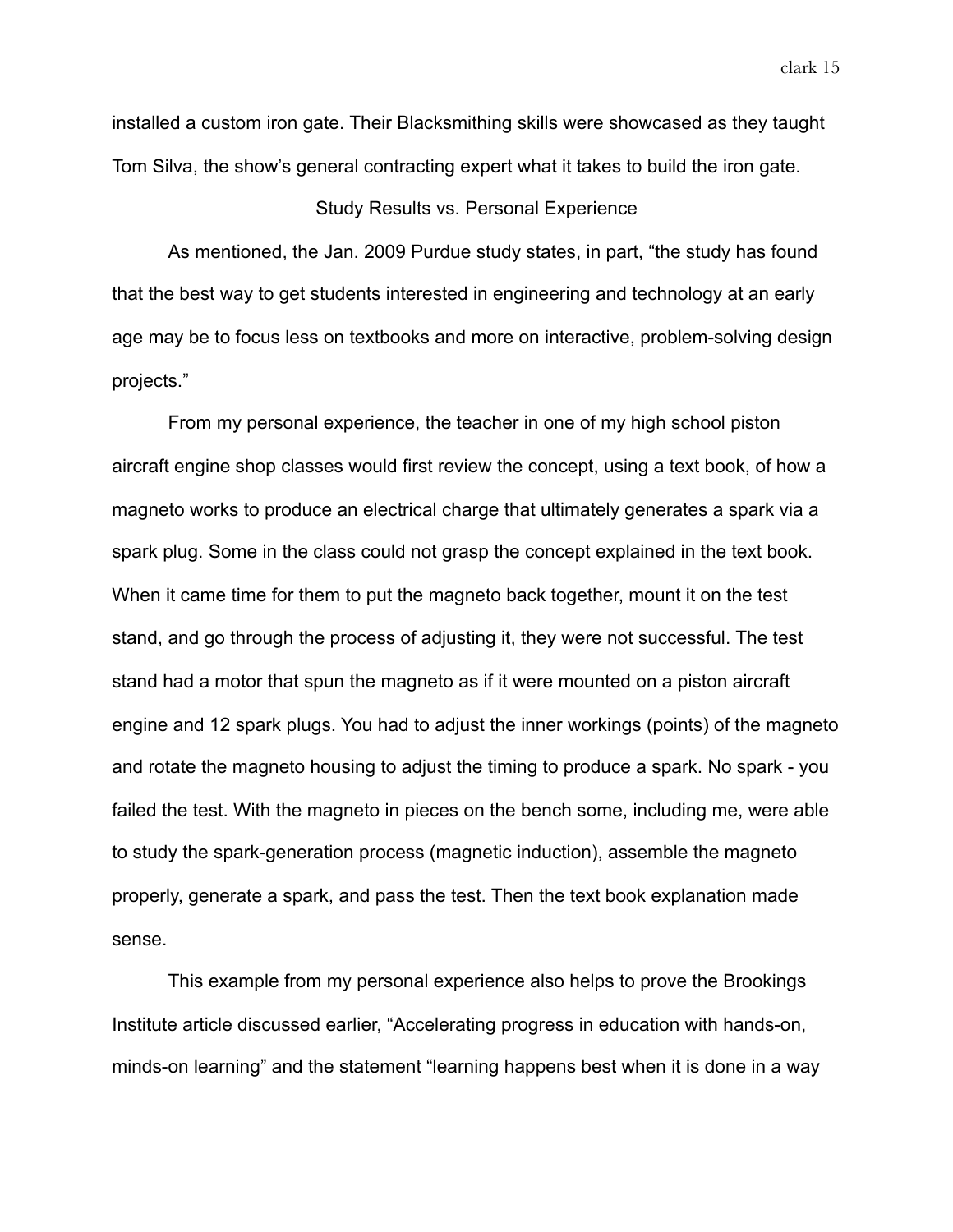clark 16

that is practical, relevant, and engaging—rather than theoretical and decontextualized." To pass the magneto test in high school we had to be engaged, hands-on, have the cognitive ability to understand physics, and use it properly in a mechanical device. From this I went on to earn an electrical engineering degree and have a productive 40-plusyear career.

# **Conclusion**

As studies have shown, learning and retention are improved through hands-on education, which includes guidance, oversight, encouragement, and practice. From my own personal experience as a student and as a teacher, I have found this to be true as well. Attending in-person photographic workshops and seminars provide direct and immediate feedback which, in turn, improves upon efficiency by saving time. Long hours are not spent reading and re-reading a web page or repeatedly watching a web video. Instead, an instructor is looking over your shoulder, guiding you. When sensing the concept is not being understood, they can rephrase their explanation or change their demonstration technique, until you grasp the concept. The Internet does not sense your struggles and adapt its presentation to better explain the lesson.

Referring to the article on flipping, one has to wonder how successful the following would be: have a group of photographers watch an Internet video on portrait lighting the night before a day-long workshop. Then, at the start of the workshop, have those same photographers use what they have learned by watching the Internet video in the workshop's studio setup. Would they use their own knowledge or the techniques shown in the video? Would they even watch the video? Food for thought as I may give this a try.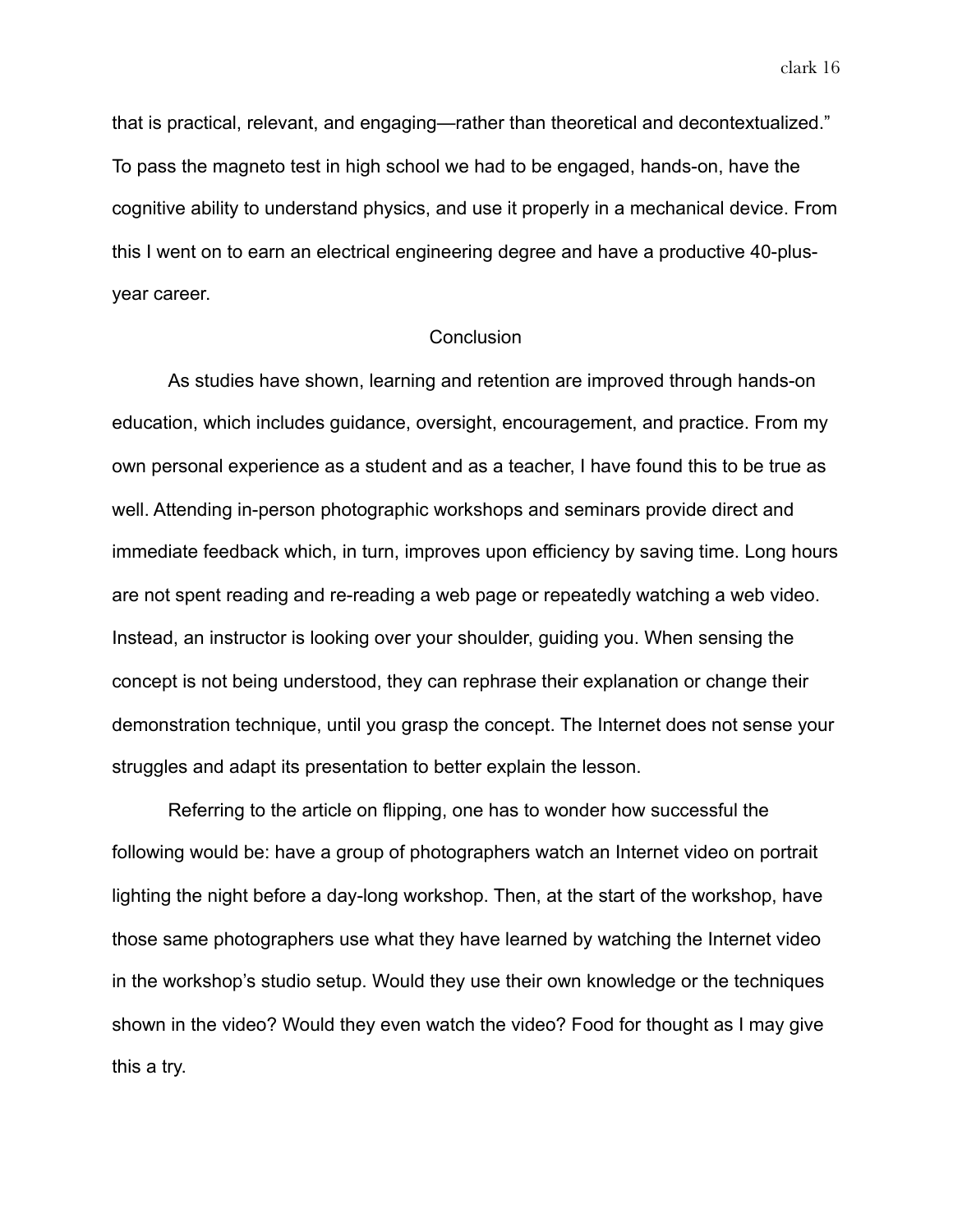clark 17

A good instructor, like a mentor, gives you encouragement when you are struggling and challenges you when you are slacking off. They help you to refocus, especially when they know you can do better. Then, at that special moment when you finally do conquer whatever it was that has given you so much trouble, you are filled with an immense sense of achievement. Your mentor stuck with you until that magical moment arrives - your moment of accomplishment, their moment of pride seeing you achieve it - both glowing with excitement. You can't get that from the Internet.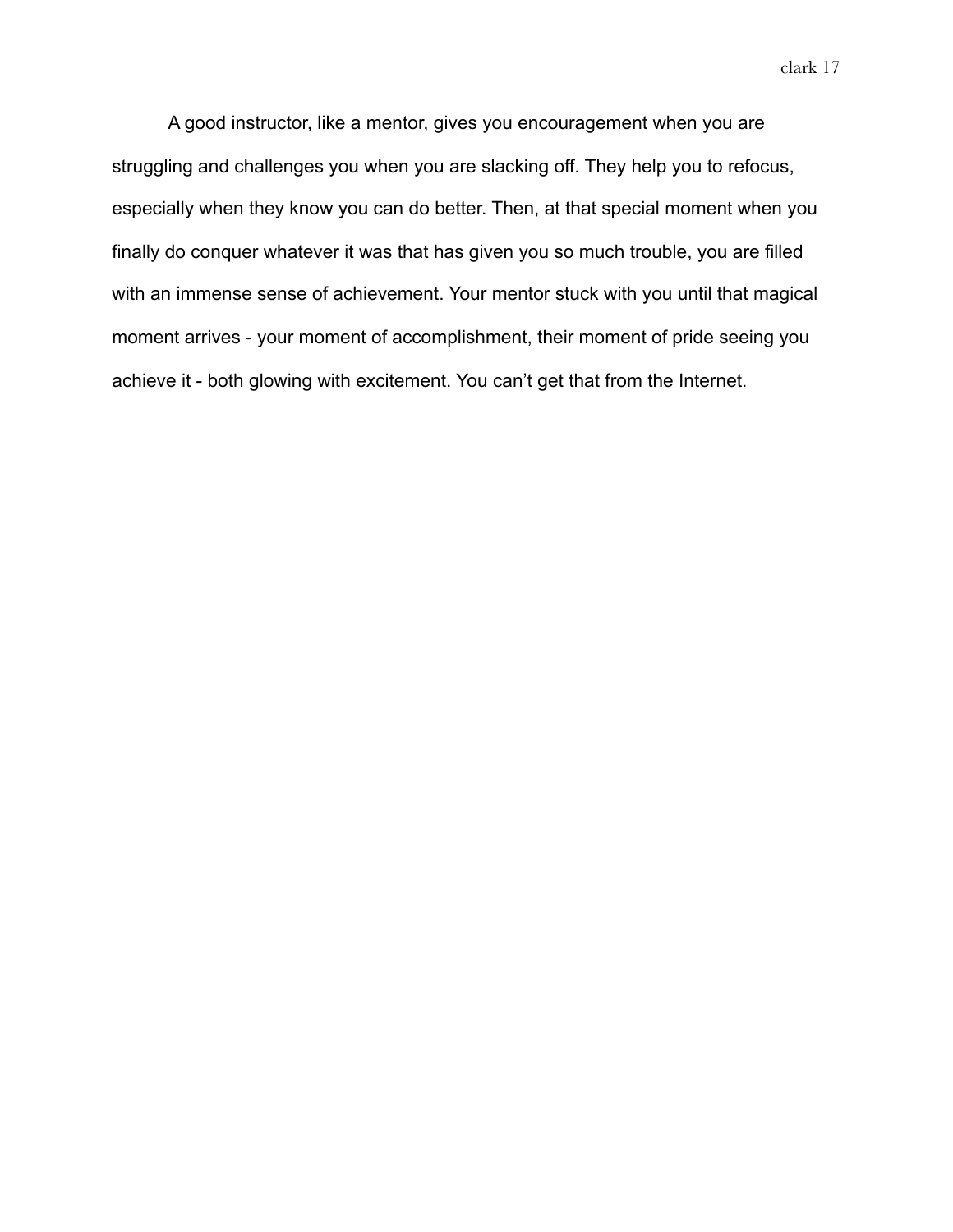#### Works Cited

- "Master." *Dictionary by Merriam-Webster: America's most-trusted online dictionary*. www.merriam-webster.com*.* Web. Accessed 12 June 2018.
- "Apprentice." *Dictionary by Merriam-Webster: America's most-trusted online dictionary.* www.merriam-webster.com. Web. Accessed 12 June 2018
- "MENTOR." *Dictionary by Merriam-Webster: America's most-trusted online dictionary.* www.merriam-webster.com. Web. Accessed 12 June 2018

"Mentor." *Dictionary by Merriam-Webster: America's most-trusted online* 

*dictionary.* www.merriam-webster.com. Web. Accessed 12 June 2018

- Marincola, Elizabeth. "Hands-on Learning Boosts Success in the Classroom and Beyond." *Huffington Post.* www.huffingtonpost.com/elizabeth-marincola/ stem-teaching-hands-on-\_b\_1865146.html. Web. Accessed 06 April 2018
- Medaris, Kim, et al*.* "Study: Hands-on Projects May Be Best Way to Teach Engineering and Technology Concepts." *Purdue University News*. news.uns.purdue.edu/x/2009a/090128DarkStudy.html. Web. Accessed 06 April 2018
- McGivney, Eileen, et al. *"*Accelerating Progress in Education with Hands-on, Minds-on Learning*." The Brookings Institution.* www.brookings.edu/blog/ education-plus-development/2016/07/14/accelerating-progress-ineducation-with-hands-on-minds-on-learning/. Web. Accessed 06 April 2018
- Anderson, Julia. "Flipping learning around: Students watch lectures at home, do hands-on work in class." Staff Writer, *Omaha World-Herald.*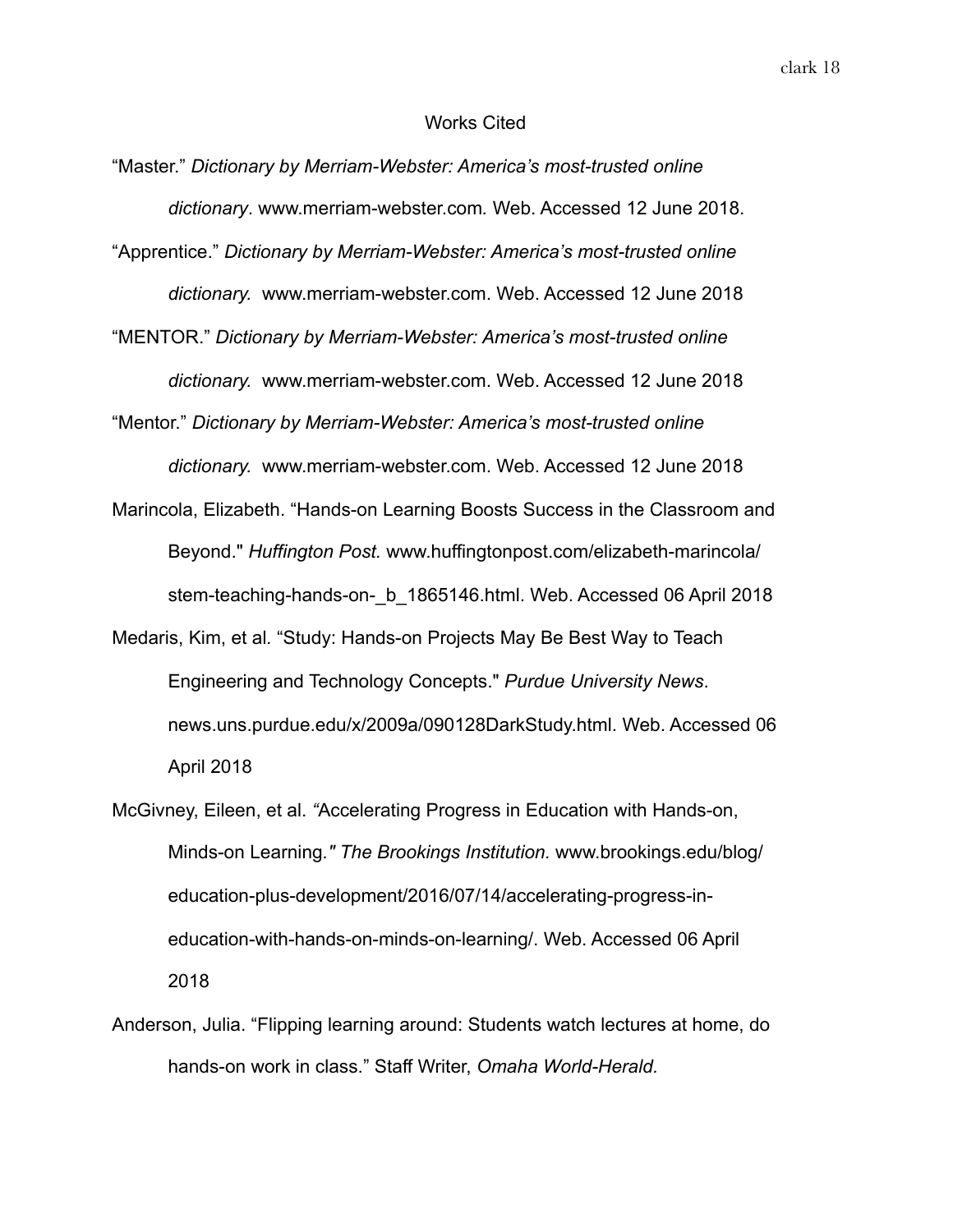www.omaha.com/news/education/flipping-learning-around-studentswatch-lectures-online-at-home-do/article\_a40947e0-f7fa-5cd5-8307 c146e36a848a.html. Web. Accessed 19 July 2018

- Brame, Cynthia. Assistant Director, Center for Teaching. Vanderbilt University cft.vanderbilt.edu/about/staff/brame/. Web. Accessed 20 July 2018
- *Society for Science & the Public.* www.societyforscience.org. Web. Accessed 06 April 2018
- Aviation High School, Long Island City, New York. Steven R. Jackson. Principal. www.aviationhs.net. Web. Accessed 06 April 2019
- *This Old House*. www.thisoldhouse.com. created by Russell Morash in 1979, Morash Associates, PBS and WGBH Boston, Web. Accessed 10 July 2018
- *The New Yankee Workshop*. www.thisoldhouse.com/new-yankee-workshop. created by Russell Morash in 1989, executive producer Chris Wolf, This Old House Ventures, LLC, PBS and WGBH Boston, Web. Accessed 11 July 2018
- *Ask This Old House*. www.thisoldhouse.com/watch/ask-old-house-tv. created by Russell Morash in 2002, executive producer Chris Wolf, This Old House Ventures, LLC, PBS and WGBH Boston, Web. Accessed 10 July 2018 Rowe, Mike. mikerowe.com/about-mike/bio/ Accessed 11 July 2018
- *Dirty Jobs*. www.discovery.com/tv-shows/dirty-jobs/about-this-show/dirty-jobsabout/ created by Mike Rowe in 2005, Discovery Channel, 2005 - 2012. Web. Accessed 11 July 2018